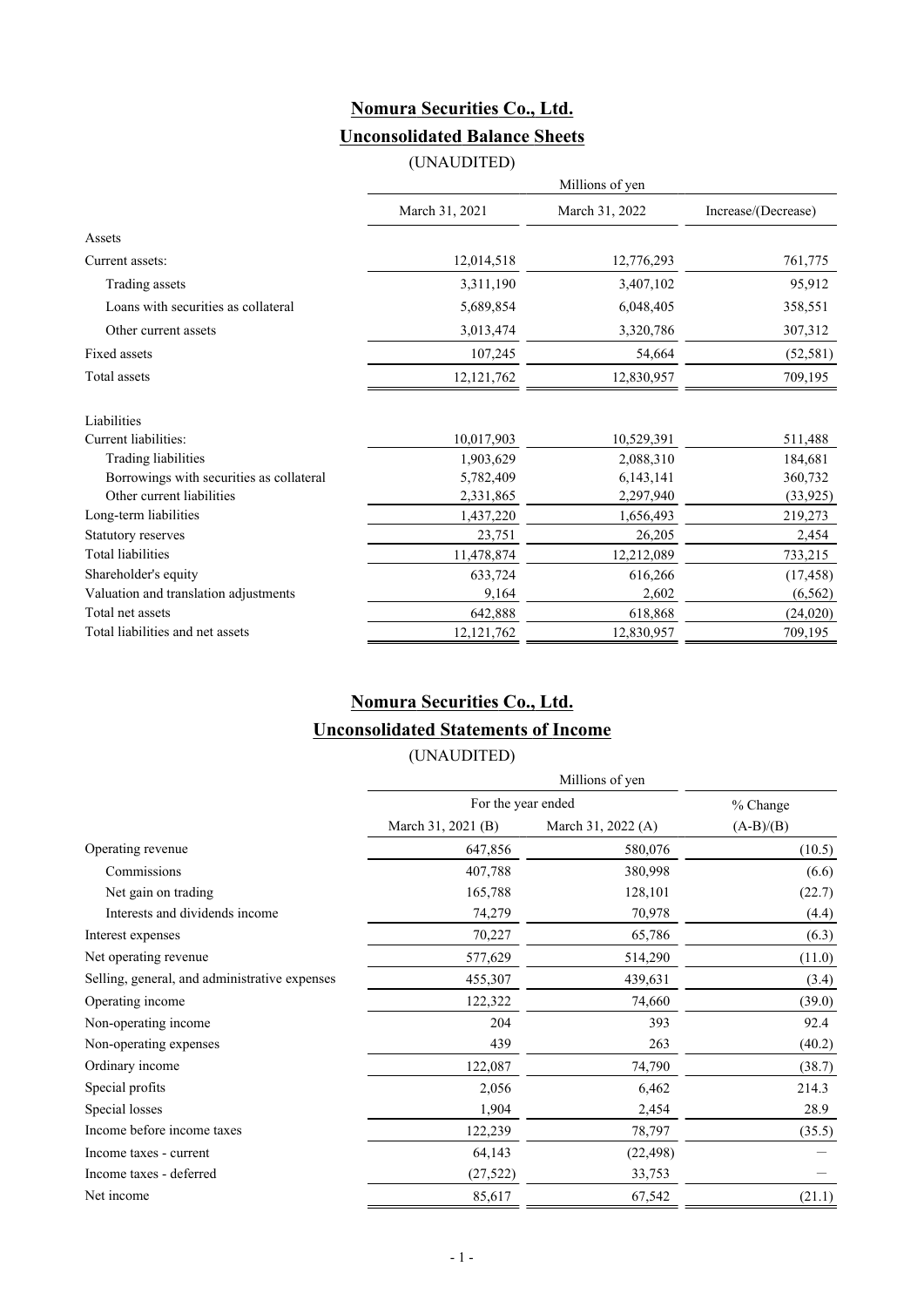## **Nomura Securities Co., Ltd. Unconsolidated Statements of Income- Quarterly Comparatives**

|                                              | (Millions of yen)        |                            |                      |                   |                  |                       |                      |                   |
|----------------------------------------------|--------------------------|----------------------------|----------------------|-------------------|------------------|-----------------------|----------------------|-------------------|
|                                              |                          | For the three months ended |                      |                   |                  |                       |                      |                   |
|                                              | June 30,<br>2020         | September 30,<br>2020      | December 31,<br>2020 | March 31,<br>2021 | June 30,<br>2021 | September 30,<br>2021 | December 31,<br>2021 | March 31,<br>2022 |
| Operating revenue                            | 160,997                  | 154,459                    | 176,300              | 156,100           | 154,233          | 142,298               | 154,313              | 129,232           |
| Commissions                                  | 85,004                   | 102,291                    | 111,709              | 108,785           | 93,651           | 102,877               | 98,570               | 85,900            |
| Net gain on trading                          | 49,434                   | 39,014                     | 41,737               | 35,604            | 35,894           | 27,526                | 33,017               | 31,664            |
| Interest and dividend income                 | 26,559                   | 13,155                     | 22,854               | 11,711            | 24,688           | 11,896                | 22,726               | 11,669            |
| Interest expenses                            | 24,333                   | 12,824                     | 21,959               | 11,111            | 20,338           | 11,365                | 22,558               | 11,525            |
| Net operating revenue                        | 136,664                  | 141,636                    | 154,341              | 144,989           | 133,895          | 130,934               | 131,755              | 117,707           |
| Selling, general and administrative expenses | 110,966                  | 115,020                    | 119,346              | 109,974           | 110,201          | 108,458               | 113,549              | 107,423           |
| Operating income                             | 25,698                   | 26,615                     | 34,995               | 35,014            | 23,694           | 22,476                | 18,206               | 10,284            |
| Non-operating income                         | 43                       | 50                         | 67                   | 44                | 63               | 3                     | 200                  | 127               |
| Non-operating expenses                       | 177                      | 150                        | 97                   | 14                | 52               | 41                    | 60                   | 110               |
| Ordinary income                              | 25,563                   | 26,516                     | 34,964               | 35,044            | 23,705           | 22,437                | 18,346               | 10,301            |
| Special profits                              | 334                      | 577                        | 627                  | 518               | 4,391            | 703                   | 685                  | 683               |
| Special losses                               | $\overline{\phantom{m}}$ | $\overline{\phantom{a}}$   |                      | 1,904             |                  |                       |                      | 2,454             |
| Income before income taxes                   | 25,897                   | 27,092                     | 35,591               | 33,658            | 28,096           | 23,141                | 19,030               | 8,530             |
| Income taxes - current                       | 11,244                   | 9,983                      | (14, 566)            | 57,482            | (32, 145)        | 29,677                | 15,724               | (35, 754)         |
| Income taxes - deferred                      | (3, 533)                 | (1,996)                    | 25,360               | (47, 352)         | 28,812           | (22, 372)             | (10, 441)            | 37,754            |
| Net income                                   | 18,186                   | 19,105                     | 24,798               | 23,528            | 31,429           | 15,836                | 13,747               | 6,531             |